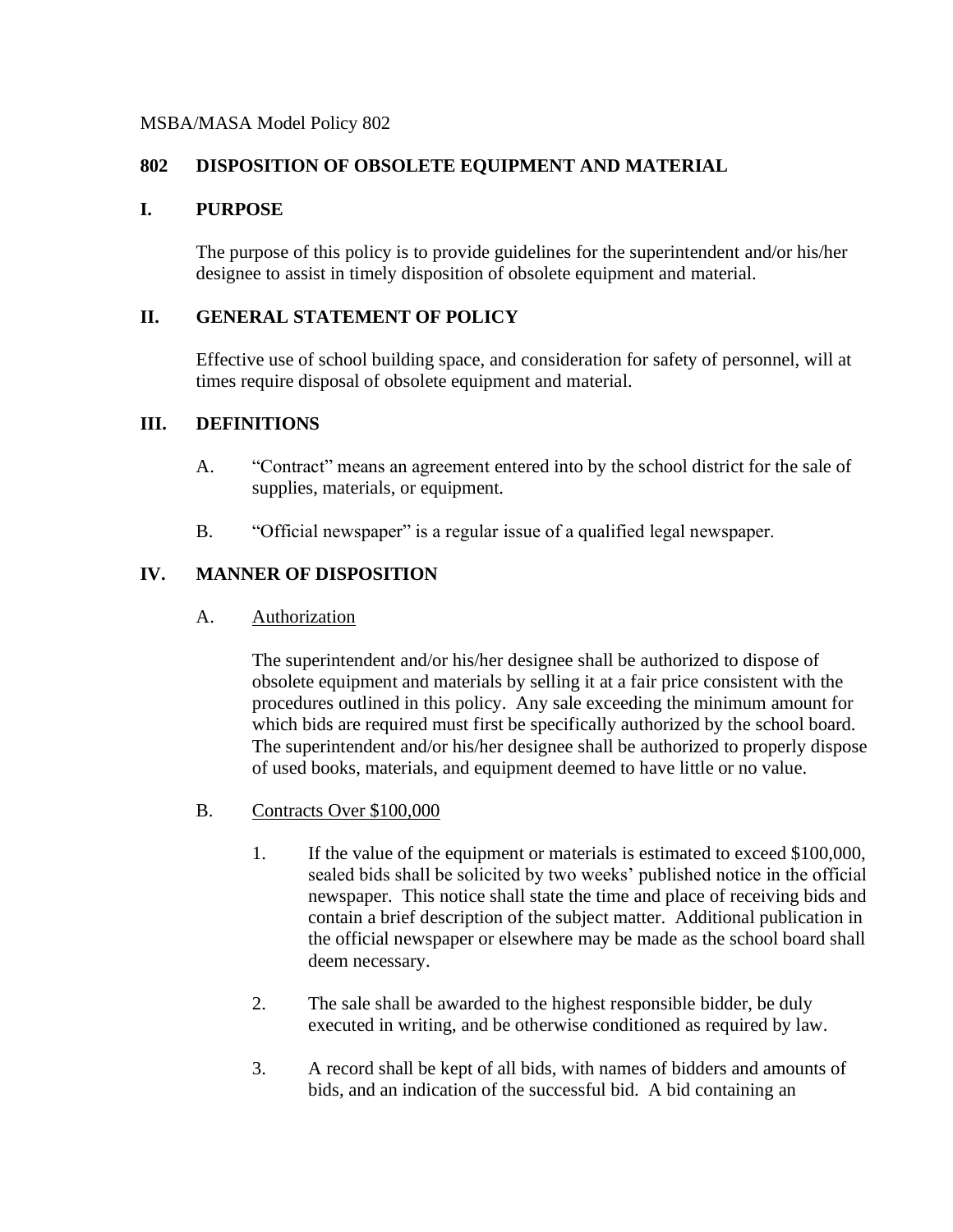alteration or erasure of any price contained in the bid which is used in determining the highest responsible bid shall be rejected unless the alteration or erasure is corrected by being crossed out and the correction printed in ink or typewritten adjacent thereto and initialed in ink by the person signing the bid.

- 4. In the case of identical high bids from two or more bidders, the school board may, at its discretion, utilize negotiated procurement methods with the tied high bidders so long as the price paid does not go below the high tied bid price. In the case where only a single bid is received, the school board may, at its discretion, negotiate a mutually agreeable contract with the bidder so long as the price paid does not fall below the original bid. If no satisfactory bid is received, the board may re- advertise.
- 5. All bids obtained shall be kept on file for a period of at least one year after their receipt. Every contract made without compliance with the foregoing provisions shall be void.
- 6. Data submitted by a business to a school in response to a request for bids are private until opened. Once opened, the name of the bidder and the dollar amount specified become public; all other data are private until completion of the selection process, meaning the school has completed its evaluation and ranked the responses. After completion of the selection process, all data submitted by all bidders are public except trade secret data. If all responses are rejected prior to completion of the selection process, all data remain private, except the name of the bidder and the dollar amount specified which were made public at the bid opening for one year from the proposed opening date or until resolicitation results in completion of the selection process or until a determination is made to abandon the purchase, whichever occurs sooner, at which point the remaining data becomes public. Data created or maintained by the school district as part of the selection or evaluation process are protected as nonpublic data until completion of the selection or evaluation process. At that time, the data are public with the exception of trade secret data.

#### C. Contracts From \$25,000 to \$100,000

If the amount of the sale is estimated to exceed \$25,000 but not to exceed \$100,000, the contract may be made either upon sealed bids in the manner directed above or by direct negotiation, by obtaining two or more quotations for the purchase or sale when possible, and without advertising for bids or otherwise complying with the requirements of competitive bidding notice. All quotations obtained shall be kept on file for a period of at least one year after receipt.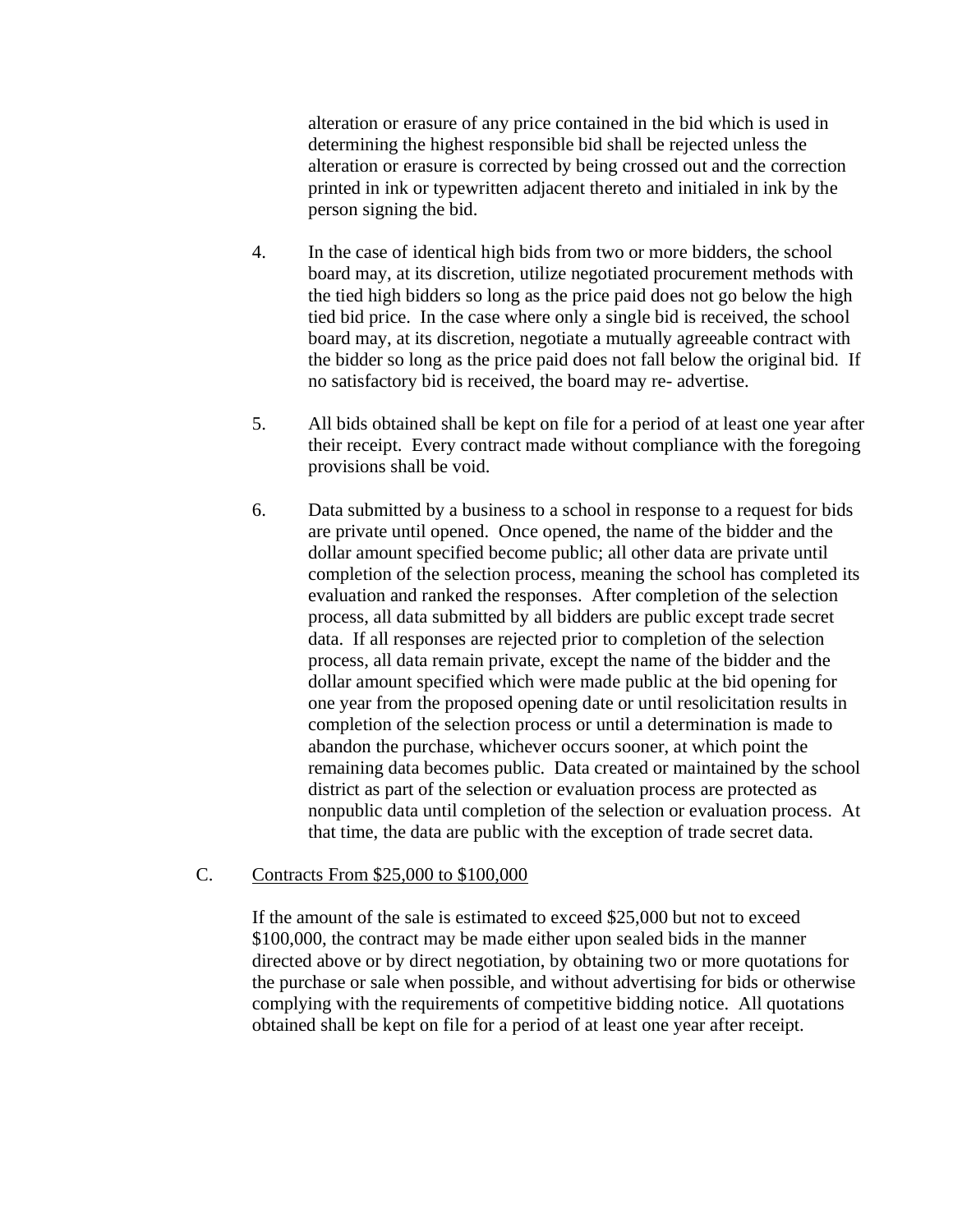## D. Contracts \$25,000 or Less

If the amount of the sale is estimated to be \$25,000 or less, the contract may be made either upon quotation or in the open market, in the discretion of the school board. The sale in the open market may be by auction. If the contract is made on quotation, it shall be based, so far as practicable, on at least two quotations which shall be kept on file for a period of at least one year after receipt.

## E. Electronic Sale of Surplus Supplies, Materials, and Equipment

Notwithstanding the other procedural requirements of this policy, the school district may contract to sell supplies, materials, and equipment which is surplus, obsolete, or unused through an electronic selling process in which purchasers compete to purchase the supplies, materials, or equipment at the highest purchase price in an open and interactive environment.

# F. Notice of Quotation

Notice of procedures to receive quotations shall be given by publication or other means as appropriate to provide reasonable notice to the public.

# G. Sales to Employees

No officer or employee of the school district shall sell or procure for sale or possess or control for sale to any other officer or employee of the school district any property or materials owned by the school district unless the property and materials are not needed for public purposes and are sold to a school district employee after reasonable public notice, at a public auction or by sealed response, if the employee is not directly involved in the auction or sale process. Reasonable notice shall include at least one week's published or posted notice. A school district employee may purchase no more than one motor vehicle from the school district at any one auction. This section shall not apply to the sale of property or materials acquired or produced by the school district for sale to the general public in the ordinary course of business. Nothing in this section shall prohibit an employee of the school district from selling or possessing for sale public property if the sale or possession for sale is in the ordinary course of business or the normal course of the employee's duties.

## H. Exceptions for Surplus School Computers

1. A school district may bypass the requirements for competitive bidding and is not subject to any other laws relating to school district contracts if it is disposing of surplus school computer and related equipment, including a tablet device, by conveying the property and title to: